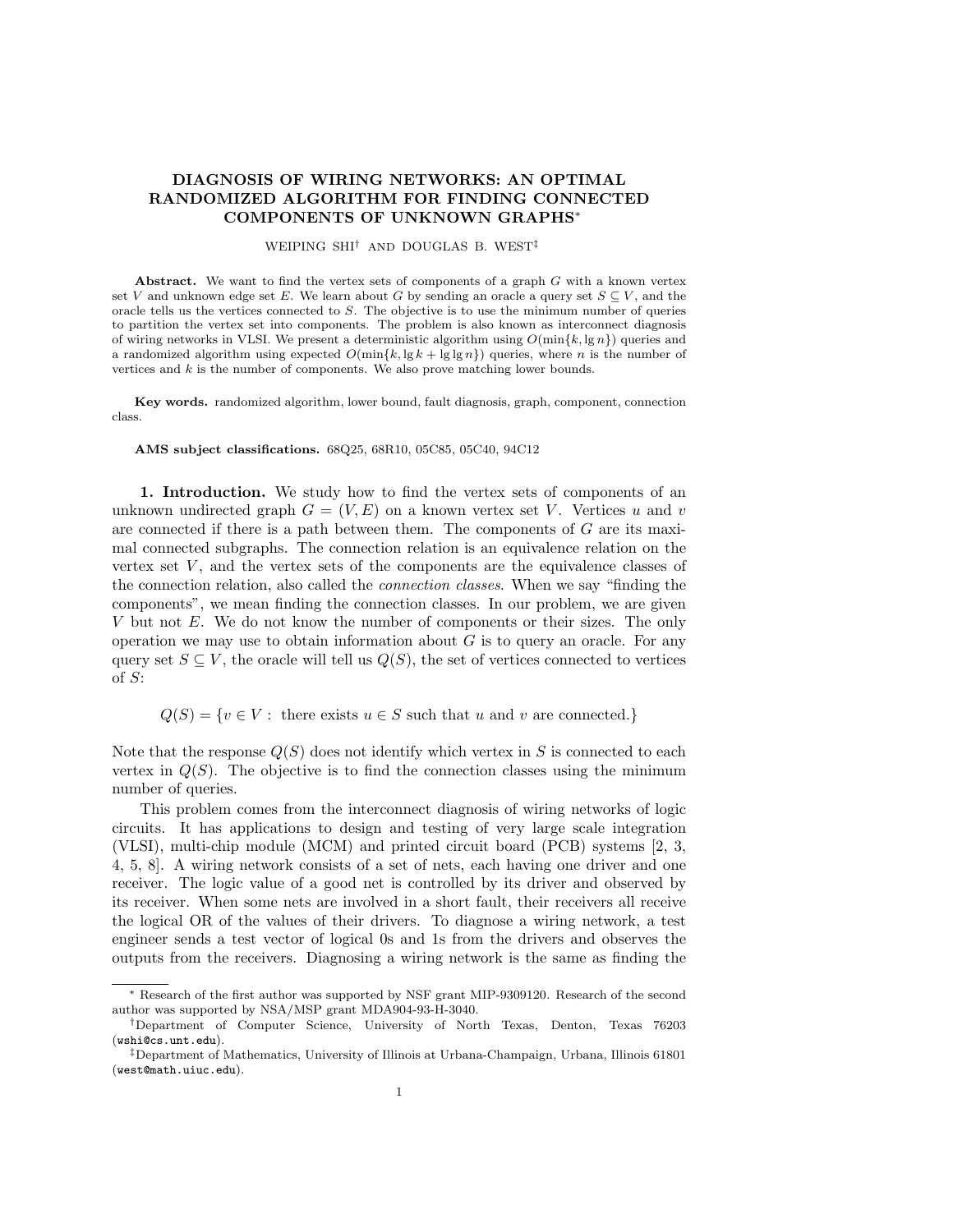connection classes of the graph of short faults, and applying test vectors to the nets is the same as querying the oracle for that graph.

Kautz [5] studied the problem for the special case of testing  $G = \overline{K}_n$ , which he phrased as testing whether there is any short among  $n$  nets. Garey, Johnson and So [3] observed that if we are given partial information about the edge set of G, then finding an optimal algorithm to test  $G = \overline{K}_n$  becomes NP-complete (reduction from chromatic number). For our problem of finding all connection classes, Jarwala and Yau [4] provided a heuristic using  $\lg n + n - k$  queries, where k is the number of components. There is also a non-adaptive version of the problem where the inputs of all queries are decided before asking the oracle any question [2, 8, 9]. The nonadaptive version is used in applications where the query set is built into the computer hardware and the test is performed automatically. Shi and Fuchs [8] showed that  $n-1$ queries are necessary and sufficient to find all connection classes nonadaptively. Shi and Fuchs also presented a recursive version of the deterministic algorithm of Section 2, for the case of the interconnect diagnosis problem. Cheng, Lewandowski and Wu [2] studied a variation of the non-adaptive diagnosis problem where the objective is to report all vertices in components that contain more than one vertex, without having to identify the connection classes. Chen and Hwang [1] studied the problem under a different model, called group testing. In group testing, the inputs of each query are two sets  $S$  and  $T$ , and the oracle answers yes or no depending on whether some vertex in S is connected to some vertex in T. Kavraki, Latombe, Motwani and Raghavan [6] studied the problem of finding connection classes of an unknown graph, where the oracle looks at one entry of the adjacency matrix in each query. Recently, Shi and West [9] studied how to find the connection classes if partial information about the edge set of  $G$  is given.

Table 1 summaries our results, where  $n$  is the number of vertices and  $k$  is the number of components, which is not given as part of the input. No assumption is made on k other than  $1 \leq k \leq n$ . All logarithms in this paper are base 2. We measure the query complexity in terms of both the input size  $n$  and the number of components k. We present algorithms achieving the upper bounds and prove matching lower bounds. Note that randomization may permit an exponential reduction in the number of queries compared to the deterministic algorithm.

Table 1.1 Number of queries required to find connection classes.

| Deterministic     | $\Theta(\min\{k, \lg n\})$             |
|-------------------|----------------------------------------|
| <b>Randomized</b> | $\Theta(\min\{k, \lg k + \lg \lg n\})$ |
| Nondeterministic  | $\Theta(\log k)$                       |

2. Deterministic Algorithm. There is a straightforward deterministic algorithm to find the connection classes in  $k$  queries: Iteratively pick a vertex  $v$  and make a query. Record  $Q({v})$  as one class, and delete  $Q({v})$  from the vertex set. Each query finds one new class. The upper bound k can be improved when  $n < 2<sup>k</sup>$ . We present in Algorithm 1 and Procedure  $\mathcal D$  an algorithm that uses  $\lceil \lg n \rceil$  queries to find all connection classes. Procedure  $\mathcal D$  will also be used by the randomized algorithm in Section 3.

The algorithm iteratively maintains a *component structure*  $P = \{(S_i, R_i) : i =$  $1, 2, \ldots, t\}$ , where  $S_1, S_2, \ldots, S_t$  are subsets of vertices that form a partition of V, and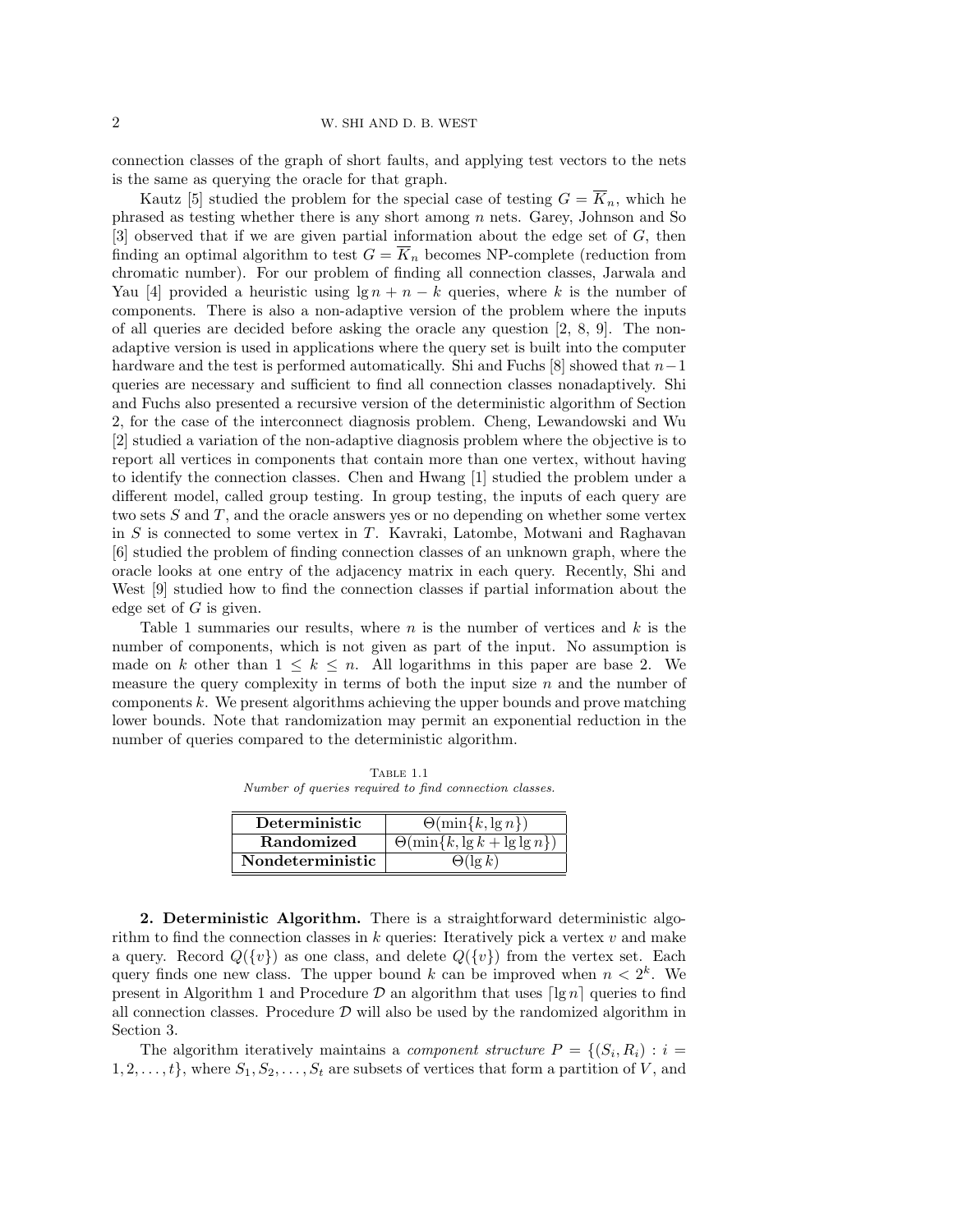$R_1, R_2, \ldots, R_t$  are "chosen" subsets of vertices such that  $R_i \subseteq S_i$  and  $Q(R_i) = S_i$ . This property of the chosen subsets implies that each  $S_i$  is a union of connection classes. Algorithm 1 initializes with the component structure  $P = \{(V, V)\}\$ , and then makes  $\lceil \lg n \rceil$  calls to Procedure D to refine the partition, cutting the sizes of the chosen sets in half at each step. When the algorithm terminates, every  $R_i$  is reduced to a single vertex, and therefore every  $S_i$  is one connection classes.

> Algorithm 1. **Input:** A vertex set  $V$  of size  $n$ . Output: Vertex sets of all components of unknown G. 1:  $P \leftarrow \{(V, V)\}.$ 2: For  $i \leftarrow 1$  to  $\lceil \lg n \rceil$  do 3:  $P \leftarrow \mathcal{D}(P)$ . 4: For each  $(S_j, R_j) \in P$ 5: Report  $S_j$  as one class.

Procedure  $\mathcal{D}(P)$ . **Input:** A component structure  $P = \{(S_j, R_j) : j = 1, 2, \ldots, t\}.$ **Output:** A refined component structure  $P' = \{(S'_j, R'_j) : j = 1, 2, \ldots, t'\}.$ 1: For  $i \leftarrow 1$  to t do 2: Arbitrarily pick  $R'_j \subseteq R_j$  such that  $|R'_j| = \lceil \frac{1}{2} |R_j| \rceil$ . 3: Perform the single query  $\cup R'_j$ , with result  $S' \leftarrow Q(\cup R'_j)$ .  $4:$  $P' \leftarrow \emptyset$ . 5: For  $j \leftarrow 1$  to t do 6: Let  $T_j = S_j \cap S'$ . 7:  $P' \leftarrow P' \cup \{(T_j, R'_j)\}.$ 8: If  $T_j \neq S_j$  then  $P' \leftarrow P' \cup \{(S_j - T_j, R_j - T_j)\}.$ 9: Return  $P'$ .

Lemma 2.1. Given a component structure in which the largest chosen subset has m vertices,  $\lceil \lg m \rceil$  iterations of Procedure D finds all the connection classes.

Proof. With each query, we divide the maximum size of the chosen subsets by 2. Hence there are at most  $\lceil \lg m \rceil$  queries. To prove that the algorithm works it suffices to show that the property  $Q(R_j) = S_j$  is maintained by Procedure D. If so, then when all  $|R_j| = 1$ , all vertices in  $S_j$  are connected to the chosen vertex, and  $S_j$  is the connection class containing it.

For any  $|R_j| > 1$ , the procedure performs a query and splits  $S_j$  into  $T_j$  and  $S_j - T_j$ . Because  $Q(R_j) = S_j$ , the query  $Q(\cup R'_j)$  tells us that  $Q(R'_j) = T_j$  and there is no connection between  $T_j$  and  $S_j - T_j$ . If  $S_j - T_j$  is nonempty, then since all of  $S_j$ were connected to  $R_j$ , we must have  $Q(R_j - T_j) = S_j - T_j$ .  $\square$ 

It follows immediately,

THEOREM 2.2. For any graph with n vertices, Algorithm 1 finds all connection classes using  $\lceil \lg n \rceil$  queries.

An algorithm using  $2(\min\{k, \lceil \lg n \rceil\})$  queries can be obtained by combining the k-query algorithm and the  $\lceil \lg n \rceil$ -query algorithm: We alternately perform one query for each of the two algorithms, stopping whenever one of the two algorithms has found all the connection classes.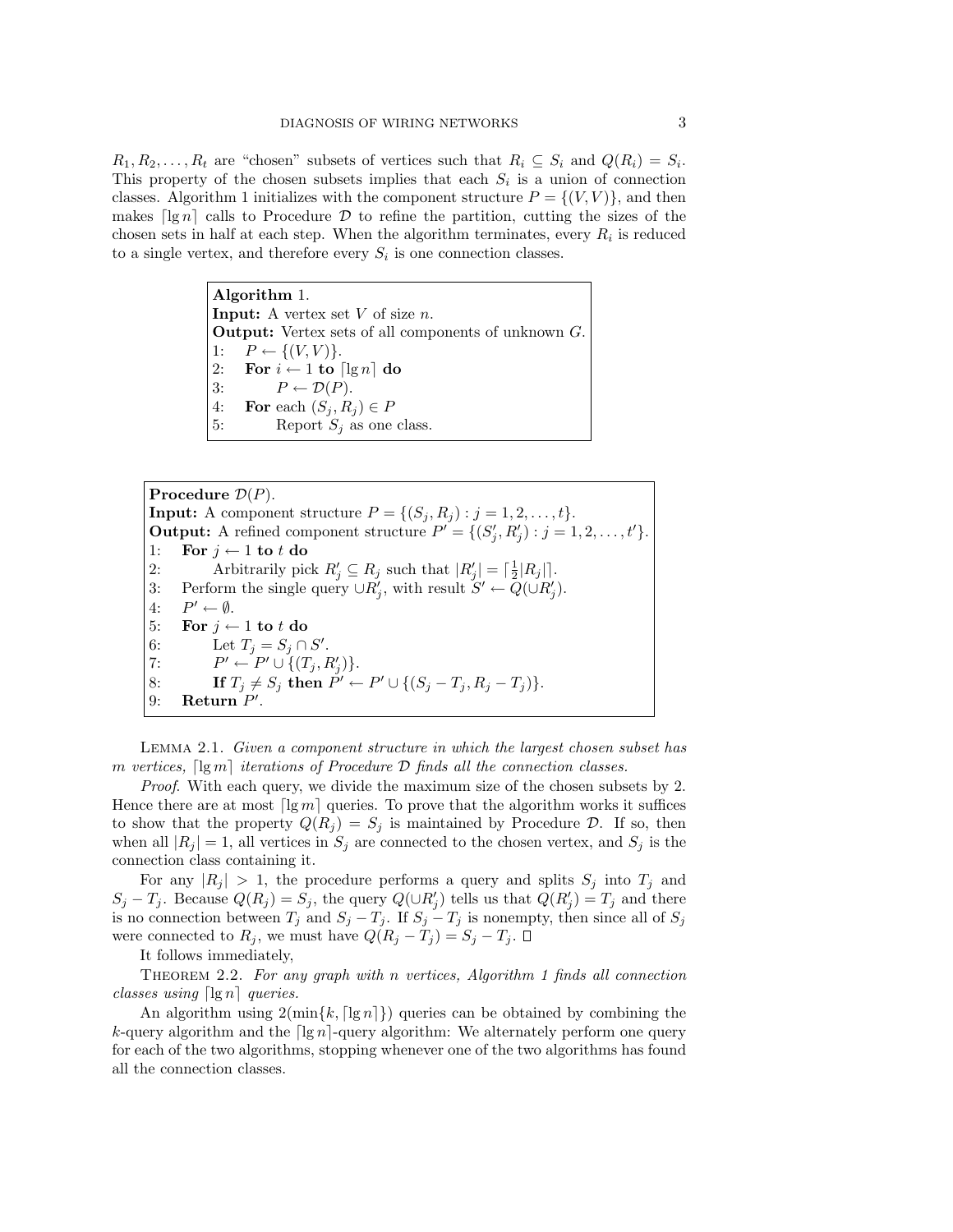3. Randomized Algorithm. In this section, we present a randomized algorithm that may reduce the number of queries exponentially. The algorithm first calls the randomized Procedure  $\mathcal R$  for  $\lceil \lg \lg n \rceil$  iterations, and then it calls the deterministic Procedure D to complete the refinement of the partition.

In Algorithm 2 we also maintain a partition and chosen subsets, and the idea is still to partition  $S_j$  into  $T_j$  connected to  $R'_j$ , and  $S_j - T_j$  connected to  $R_j - T_j$ . The only difference between Procedure  $R$  and Procedure  $D$  is in step 2, where we randomly pick  $\lceil \sqrt{|R|} \rceil$  vertices in  $\mathcal{R}$ , instead of  $\lceil \frac{1}{2}|R| \rceil$  vertices in  $\mathcal{D}$ . This difference leads to more rapid reduction in the size of the query set.

> Algorithm 2. **Input:** A vertex set  $V$  of size  $n$ . Output: Vertex sets of all components of unknown G. 1:  $P \leftarrow \{(V, V)\}.$ 2: For  $i \leftarrow 1$  to  $\lceil \lg \lg n \rceil$  do 3:  $P \leftarrow \mathcal{R}(P)$ . 4: While there exists  $(S_j, R_j) \in P$  such that  $|R_j| > 1$ 5:  $P \leftarrow \mathcal{D}(P)$ . 6: For each  $(S_i, R_j) \in P$ 7: Report  $S_i$  as one class.

Procedure  $\mathcal{R}(P)$ . **Input:** A component structure  $P = \{(S_j, R_j) : j = 1, 2, \ldots, t\}.$ **Output:** A refined component structure  $P' = \{(S'_j, R'_j) : j = 1, 2, \ldots, t'\}.$ 1: For  $j \leftarrow 1$  to t do 2: Randomly pick  $R'_j \subseteq R_j$  such that  $|R'_j| = \lceil \sqrt{|R_j|} \rceil$ . 3: Perform the single query  $\cup R'_j$ , with result  $S' \leftarrow Q(\cup R'_j)$ .  $4:$  $P' \leftarrow \emptyset$ . 5: For  $j \leftarrow 1$  to t do 6: Let  $T_j = S_j \cap S'$ . 7:  $P' \leftarrow P' \cup \{(T_j, R'_j)\}.$ 8: If  $T_j \neq S_j$  then  $P' \leftarrow P' \cup \{(S_j - T_j, R_j - T_j)\}.$ 9: Return  $P'$ .

The correctness of Algorithm 2 follows as in Lemma 2.1. To estimate the number of queries used by Algorithm 2, we need to estimate the size of the largest chosen subset after  $\lceil \lg \lg n \rceil$  calls to Procedure R. Define a sequence of random variables  $X_0, X_1, \ldots, X_{\lg\lg n}$ , where  $X_0 = n$ , and  $X_i$  is the size of the largest chosen subset after i calls to Procedure  $R$ .

LEMMA 3.1. For any positive integer m and real number  $\alpha \in [0,1]$ ,

$$
\alpha (1 - \alpha)^m < \frac{1}{em},
$$

where  $e = 2.71828...$  is the base of the natural logarithm.

*Proof.* The derivative of  $f(\alpha) = \alpha(1-\alpha)^m$  is

$$
\frac{df(\alpha)}{d\alpha} = (1 - \alpha)^m - m\alpha(1 - \alpha)^{m-1} = (1 - \alpha)^{m-1}(1 - \alpha - m\alpha).
$$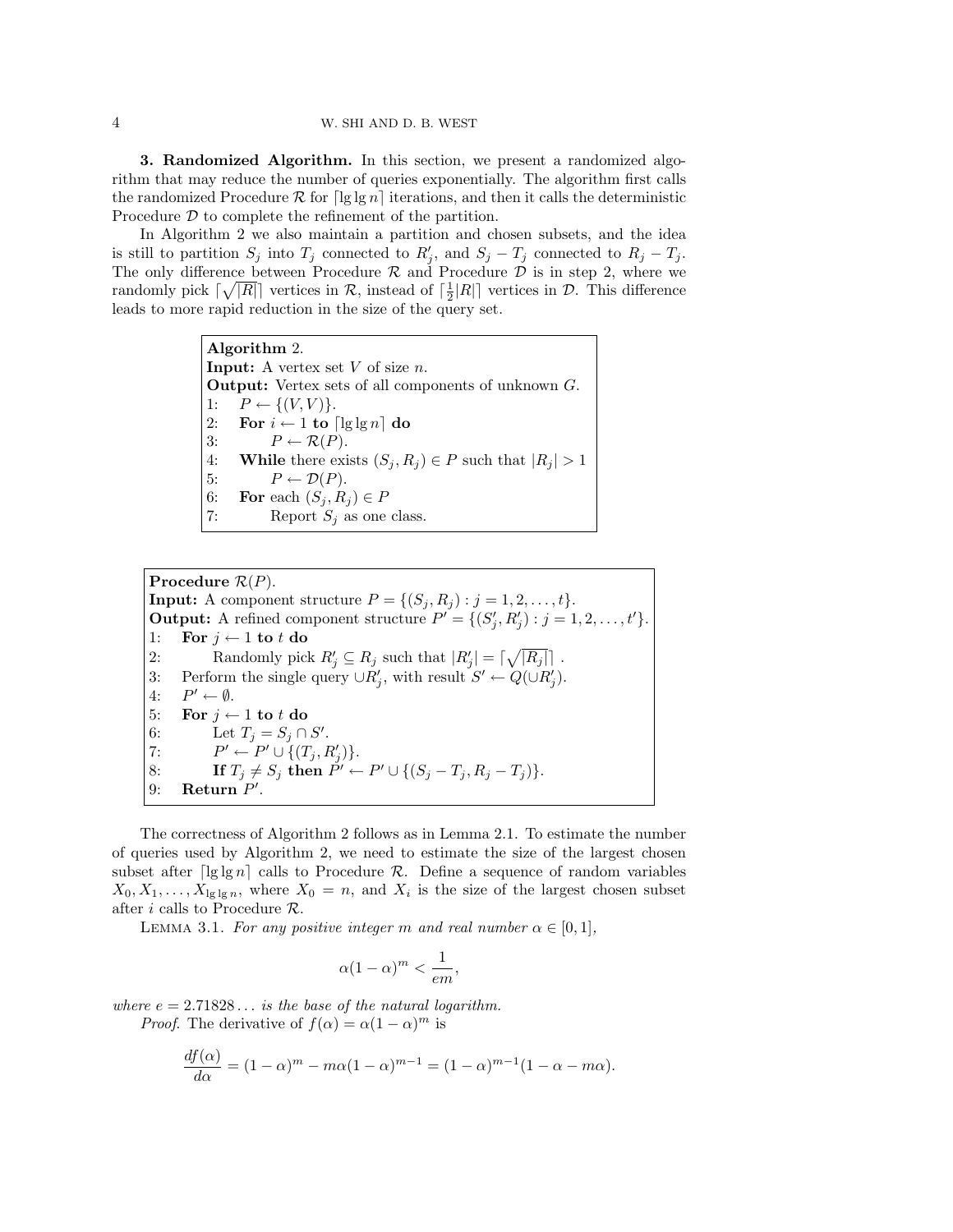If  $f'(\alpha) = 0$ , then one of the factors  $(1 - \alpha)$  and  $(1 - \alpha - m\alpha)$  must be zero, which happens only at  $\alpha = 1$  or  $\alpha = \frac{1}{m+1}$ . Checking the values of f at these points and the boundary  $\alpha = 0$ , we find that  $f(\alpha)$  reaches its maximum when  $\alpha = \frac{1}{m+1}$ . Therefore,

$$
f(\alpha) \le \frac{1}{m+1} \left(1 - \frac{1}{m+1}\right)^m < \frac{1}{m+1} \frac{1}{\left(1 - \frac{1}{m+1}\right)} \frac{1}{e} = \frac{1}{em}.
$$

 $\Box$ 

LEMMA 3.2. For the sequence of random variables  $X_i$  defined above, the conditional expectation  $E[X_i | X_{i-1}]$  is bounded by

$$
E[X_i \mid X_{i-1}] < \sqrt{X_{i-1}} \cdot k^2.
$$

*Proof.* Assume after  $i - 1$  calls to R, we have a component structure  $P =$  $\{(S_i, R_i) : j = 1, 2, \ldots, t\}$  in which the largest chosen subset is  $R_i$  of size  $X_{i-1}$ . At iteration i when we apply  $\mathcal{R}(P)$ , the pair  $(S_l, R_l)$  is split into  $(Q(R'_l), R'_l)$ , and possibly  $(S_l - Q(R'_l), R_l - Q(R'_l))$ , where  $|R'_l| = \sqrt{X_{i-1}}$ . Denote the chosen subset  $R_l - Q(R'_l)$  by  $R''_l$ . The size of  $R''_l$  is a random variable with its value anywhere from 0 to  $X_{i-1} - \sqrt{X_{i-1}}$ . Consider the conditional expectation:

$$
E[\max\{|R'_l|, |R''_l|\} | X_{i-1}] = E[\max\{\sqrt{X_{i-1}}, |R''_l|\} | X_{i-1}]
$$
  
\n
$$
\leq E[\sqrt{X_{i-1}} + |R''_l| | X_{i-1}]
$$
  
\n
$$
= \sqrt{X_{i-1}} + E[|R''_l| | X_{i-1}].
$$

Let the k components of G be  $G_1, G_2, \ldots, G_k$ , and their contributions to  $R_l$  have sizes  $n_1, n_2, \ldots, n_k$ , with  $n_j = |V(G_j) \cap R_l|$ . The vertices in  $R_l''$  belong to the components not hit by the query  $Q(R'_l)$ . Each successive vertex selected for  $R'_l$  has probability at least  $n_j/|R_l|$  of belonging to  $G_j$ . Hence the probability of missing  $G_j$  completely is at most  $(1 - n_j/|R_l|)\sqrt{|R_l|}$ . When we do miss  $G_j$ , it contributes  $n_j$  vertices to  $R_l''$ . Therefore,

$$
E[|R''_i| \mid X_{i-1}] \le \sum_{j=1}^k n_j \left(1 - \frac{n_j}{X_{i-1}}\right)^{\sqrt{X_{i-1}}}
$$

$$
= X_{i-1} \sum_{j=1}^k \frac{n_j}{X_{i-1}} \left(1 - \frac{n_j}{X_{i-1}}\right)^{\sqrt{X_{i-1}}}
$$

.

Letting  $\alpha_j = n_j/X_{i-1}$ , we have  $\sum_{j=1}^k \alpha_j = 1$  and  $0 \le \alpha_j \le 1$  for  $j = 1, 2, ..., k$ . Using Lemma 3.1 we obtain

$$
E[|R''_l| | X_{i-1}] \le X_{i-1} \sum_{j=1}^k \alpha_j (1 - \alpha_j) \sqrt{X_{i-1}}
$$
  

$$
\le X_{i-1} \cdot k \cdot \max_{0 \le \alpha \le 1} \alpha (1 - \alpha) \sqrt{X_{i-1}}
$$
  

$$
< \frac{X_{i-1} \cdot k}{e \sqrt{X_{i-1}}} = \frac{k \sqrt{X_{i-1}}}{e}.
$$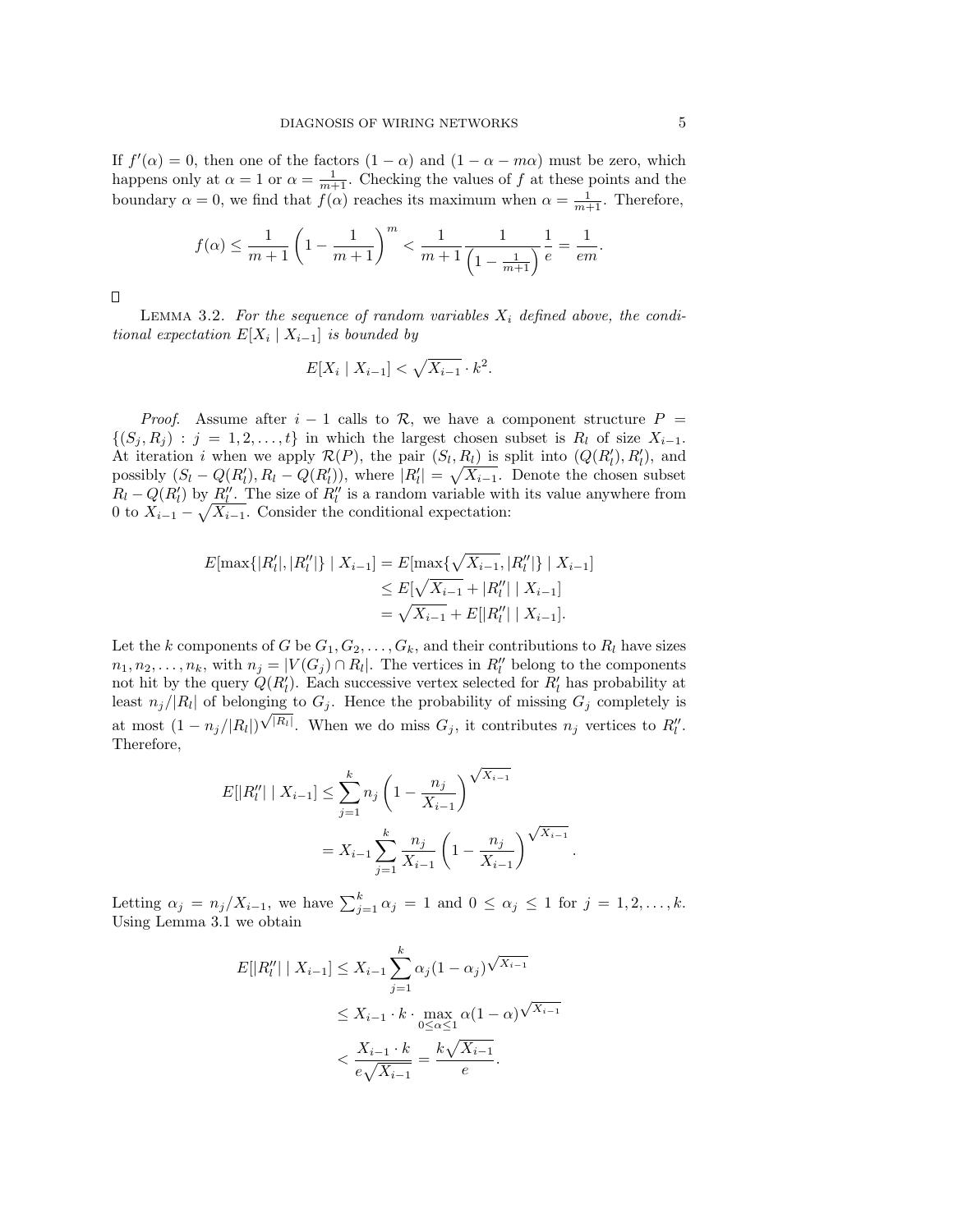This computation depends only on  $|R_l|$ , which equals  $X_{i-1}$ . Because the expression grows with  $|R_l|$ , it also provides an upper bound on the expected size of the larger piece in the refinement of some other  $R_i$ . Also, although we don't know which piece will provide the new maximum, certainly its size will be less than the sum of maximum sizes from all the pieces. These two comments yield an upper bound on  $E[X_i | X_{i-1}]$ by taking  $k$  times the bound from  $R_l$ :

$$
E[X_i | X_{i-1}] \le k \cdot E[\max\{|R'_l|, |R''_l|\} | X_{i-1}]
$$
  

$$
< k \cdot \left(\sqrt{X_{i-1}} + \frac{k\sqrt{X_{i-1}}}{e}\right).
$$

For  $k \geq 2$ , we conclude that  $E[X_i \mid X_{i-1}] < \sqrt{X_{i-1}} \cdot k^2$ .

THEOREM 3.3. For a graph with n vertices and  $k$  components, the expected number of queries used by Algorithm 2 to find all connection classes is  $O(\lg k + \lg \lg n)$ .

*Proof.* Consider the maximum size  $X_i$  of the chosen subsets after i iterations. We prove by induction on i that  $E[X_i] < n^{2^{-i}}k^4$ . This is immediate for  $i = 0$ . Using Lemma 3.2, the inequality  $E[f(X)] \le f(E[X])$  for concave f (such as square root), and the induction hypothesis, we have

$$
E[X_i] = E(E[X_i | X_{i-1}]) < E[\sqrt{X_{i-1}} \cdot k^2] \le \sqrt{E[X_{i-1}]} \cdot k^2
$$
\n
$$
\le \sqrt{n^{2^{-(i-1)}} k^4} \cdot k^2 = n^{2^{-i}} k^4.
$$

With  $i = \lceil \lg \lg n \rceil$ , we obtain  $E[X_{\lg \lg n}] < 2k^4$ . From Markov's inequality,

$$
\Pr[X_{\lg\lg n} \ge 2k^4 \lg n] < \frac{2k^4}{2k^4 \lg n} = \frac{1}{\lg n}.
$$

If  $X_{\lg\lg n} < 2k^4 \lg n$ , then  $\lg(2k^4 \lg n)$  additional queries suffice. With probability at most  $\frac{1}{\lg n}$ , we are left with chosen subsets greater than  $2k^4 \lg n$  after  $\lceil \lg \lg n \rceil$  iterations of Procedure R. Procedure D can resolve these instances with at most  $\lceil \lg n \rceil$  further queries. Therefore the expected number of queries used by Algorithm 2 is at most

$$
\lg \lg n + \lg(2k^4 \lg n) + \frac{1}{\lg n} \lg n = 2 \lg \lg n + 4 \lg k + 2.
$$

П

Again, an algorithm using  $O(\min\{k, \lg \lg n + \lg k\})$  queries can be obtained by alternating between the k-query algorithm and Algorithm 2.

4. Lower Bounds. In this section we obtain optimal lower bounds (within a constant multiplicative factor) on the number of queries for nondeterministic, deterministic, and randomized algorithms.

THEOREM 4.1. For a graph with  $k$  components, every algorithm finding the connection classes uses at least lg k queries.

*Proof.* Since the response to a query  $Q(S)$  cuts each subset  $U \subseteq V$  that is known to be a union of connection classes into at most two subsets  $U \cap Q(S)$  and  $U - Q(S)$ with no edges between them, we need at least  $\lg k$  queries to separate the set of vertices into k classes.  $\Box$ 

Theorem 4.1 provides a lower bound for every algorithm. A nondeterministic algorithm can guess the connection classes and use  $\lceil \lg k \rceil + 1$  queries to verify them.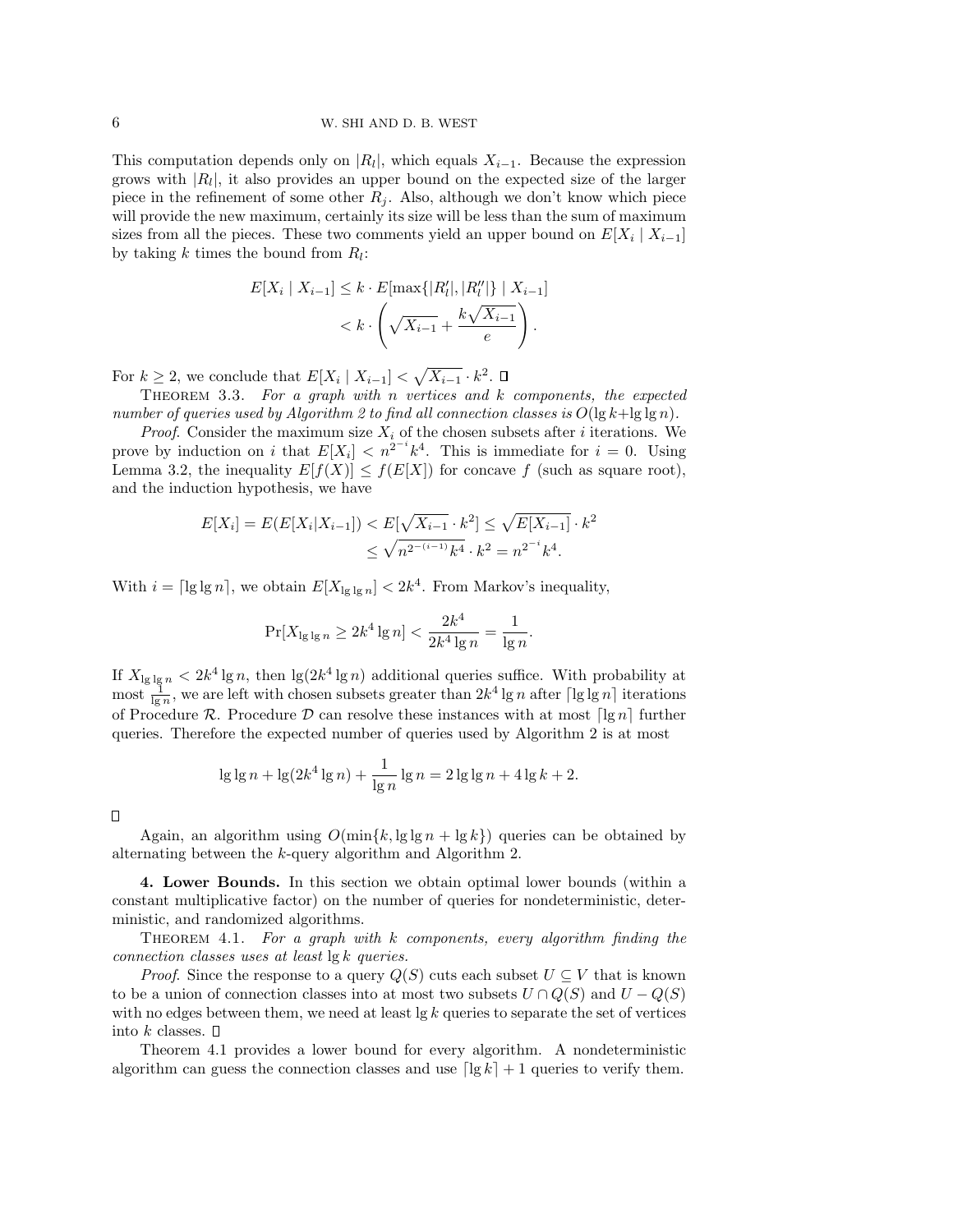THEOREM 4.2. Let  $A$  be a deterministic algorithm finding the connection classes of unknown graphs. Over graphs with n vertices and k components, in the worst case A uses at least  $\min\{k, \lg n\}$  queries.

*Proof.* Consider the following adversary. In response to our first query  $S$ , the adversary makes a graph in which S induces a single component if  $|S| \leq n/2$ , or a graph in which  $V - S$  induces a single component if  $|S| > n/2$ . This leaves a subproblem with  $k-1$  components and at least  $n/2$  vertices.  $\square$ 

The randomized lower bound is more involved. We first describe Yao's corollary [7] of von Neumann's minimax principle. By considering a matrix game in which the rows correspond to deterministic algorithms and the columns to input instances, Yao observed that the expected performance of the optimal randomized algorithm on the worst input instance for it equals the expected cost of the worst input distribution against the best deterministic algorithm for it. More precisely, let  $P$  denote a distribution over deterministic algorithms A, Q denote a distribution over input instances G, and  $c(A, G)$  denote the cost of running algorithm A on input instance G, we have

$$
\min_{P} \max_{G} E_P[c(A, G)] = \max_{Q} \min_{A} E_Q[c(A, G)].
$$

Hence to provide a lower bound for a randomized algorithm, it suffices to prove a lower bound for the expectation of every deterministic algorithm against a particularly bad input distribution.

We will need several lemmas.

LEMMA 4.3. (Randomized Reduction Lemma) For  $i \in \{1,2\}$ , let  $\mathcal{G}_i$  be a set of input instances,  $\Pi_i$  be a property for  $\mathcal{G}_i$ , and let  $A_i$  be a deterministic algorithm for testing  $\mathcal{G}_i \in \Pi_i$ . Let  $B: \mathcal{G}_1 \to \mathcal{G}_2$  be a deterministic or randomized transformation such that  $G_1 \in \Pi_1$  if and only if  $B(G_1) \in \Pi_2$ . Let  $Q_1$  be a distribution over  $\mathcal{G}_1$  of a random input  $G_1$ , and let  $Q_2$  be the resulting distribution of  $B(G_1)$ . Under these conditions,

$$
\min_{A_1} E_{Q_1}[c(A_1, G_1)] \le E_{Q_1}[c(B, G_1)] + \min_{A_2} E_{Q_2}[c(A_2, G_2)].
$$

*Proof.* We may view B as an algorithm on the set  $\mathcal{G}_1$ . Our general cost function c uses an arbitrary cost measure; by  $c(B, G_1)$  we mean the cost in this measure of performing the transformation. If B is deterministic, then combining B and  $A_2$  gives a deterministic algorithm for recognizing  $\Pi_1$ . Thus the claim holds for deterministic transformations.

If B is randomized, then combining B and  $A_2$  gives a randomized algorithm for  $\Pi_1$ . The performance of a randomized algorithm is a weighted average of the performance of deterministic algorithms, weighted by some distribution. The combination of  $B$ and  $A_2$  costs at least as much as the best randomized algorithm; let P be the best distribution over deterministic algorithms. Since the expectation over  $P$  is a convex combination over deterministic algorithms, for each fixed input distribution  $Q_1$  we have the inequality below, which completes the proof.

$$
\min_{A_1} E_{Q_1}[c(A_1, G_1)] \le \min_P E_P[E_{Q_1}[c(A_1, G_1)]].
$$

 $\Box$ 

We will apply Yao's corollary to a particular distribution  $R(n, k)$  over graphs with  $n + o(n)$  vertices and k components, where  $k \leq \frac{1}{2} \lg \lg n$ . To select a graph according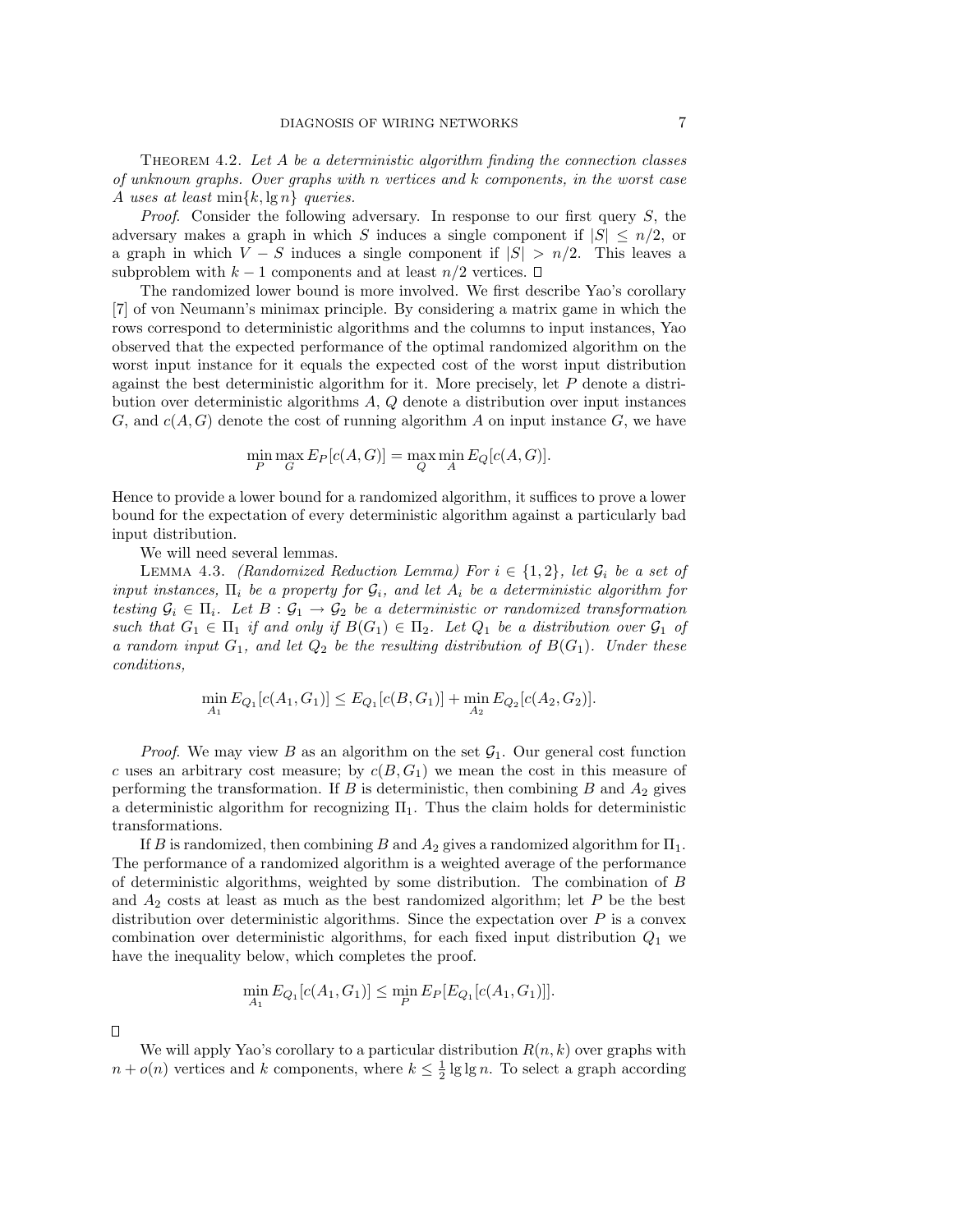to  $R(n,k)$ , we form cliques  $C_1, C_2, \ldots, C_k$  with vertex sets of sizes  $n^{\epsilon_1}, n^{\epsilon_2}, \ldots, n^{\epsilon_k}$ , respectively. We let  $\epsilon_1 = 0$ ,  $\epsilon_2 = 1$  and  $\epsilon_3 = 1/2$ . For  $i \geq 4$ ,  $\epsilon_i$  is chosen with the following distribution:

(4.1) 
$$
\Pr\left[\epsilon_i = \epsilon_{i-1} + \left(\frac{1}{2}\right)^{i-2}\right] = \Pr\left[\epsilon_i = \epsilon_{i-1} - \left(\frac{1}{2}\right)^{i-2}\right] = \frac{1}{2}.
$$

This generates  $\sum_{i=1}^{k} n^{\epsilon_i} = n + o(n)$  vertices in total. Finally, apply a random permutation to the vertex labels to complete the generation of a graph from  $R(n, k)$ . Figure 4.1 illustrates a selection of the exponents.



Fig. 4.1. Example distribution of the exponents.

In the above definition and the rest of this section, we omit the ceiling function  $\lceil \rceil$ on the number of vertices for simplicity. To do so does not affect the claimed bound, since each time a ceiling is omitted, the number of vertices is affected by an additive term of at most 1, while the smallest component that might be affected is of size at least  $\lg n$ .

Given  $\epsilon_1, \ldots, \epsilon_k$ , let  $\pi$  be the permutation of  $\{1, 2, \ldots, k\}$  such that  $\epsilon_{\pi(1)}$  <  $\epsilon_{\pi(2)} < \cdots < \epsilon_{\pi(k)}$ . We call each interval  $(\epsilon_{\pi(i)}, \epsilon_{\pi(i+1)})$  an  $\epsilon$ -interval. The length of  $(\epsilon_{\pi(i)}, \epsilon_{\pi(i+1)})$  is  $\epsilon_{\pi(i+1)} - \epsilon_{\pi(i)}$ . The real numbers  $\epsilon_{\pi(1)}, \ldots, \epsilon_{\pi(k)}$  partition  $(0, 1]$ into  $k-1$  disjoint  $\epsilon$ -intervals. Of the  $k-1$   $\epsilon$ -intervals, there is one with length  $2^{-i}$  for each  $i = 1, 2, \ldots, k - 3$ , and there are two with length  $2^{-(k-2)}$  that are consecutive.

LEMMA 4.4. For any fixed integer  $k \geq 3$  and fixed real number  $x \in (0,1]$ , under the distribution of  $R(n, k)$ , the probability that x is in an  $\epsilon$ -interval of length  $2^{-i}$  is  $2^{-i}$  when  $1 \leq i \leq k-3$ , and it is  $2^{-(i-1)}$  when  $i = k-2$ .

*Proof.* When  $k = 3$ , every x is in an  $\epsilon$ -interval of length 1/2. When  $k > 3$ , x remains in the interval of length  $1/2$  with probability  $1/2$ , and otherwise x falls into some interval determined by applying the process for  $k-1$  steps to an interval of length 1/2. Multiplying all lengths and probabilities by 1/2 in that distribution yields the remainder of the specified distribution for  $k$ , so the claim holds by induction.  $\square$ 

LEMMA 4.5. Given positive integers  $x_1, x_2, \ldots, x_k$ , let  $P(x_1, \ldots, x_k)$  be the distribution over graphs consisting of disjoint cliques having  $x_1, \ldots, x_k$  vertices that is obtained by assigning vertices to components at random. For any positive integers  $n_1, \ldots, n_k$ , c, the expected number of queries used by a deterministic algorithm that finds the connection classes against  $P_2 = P(n_1 \cdot c, \ldots, n_k \cdot c)$  is at least the expected number of queries used by an optimal deterministic algorithm against  $P_1 = P(n_1, \ldots, n_k).$ 

*Proof.* We exhibit a randomized algorithm  $B$  that transforms  $P_1$  to a distribution  $P'$  without making any query. By Lemma 4.3, the expected number of queries against  $P'$  is at least the expected number against  $P_1$ . We then observe that the expected number of queries against  $P'$  is the same as the expected number used by the same algorithm against  $P_2$ .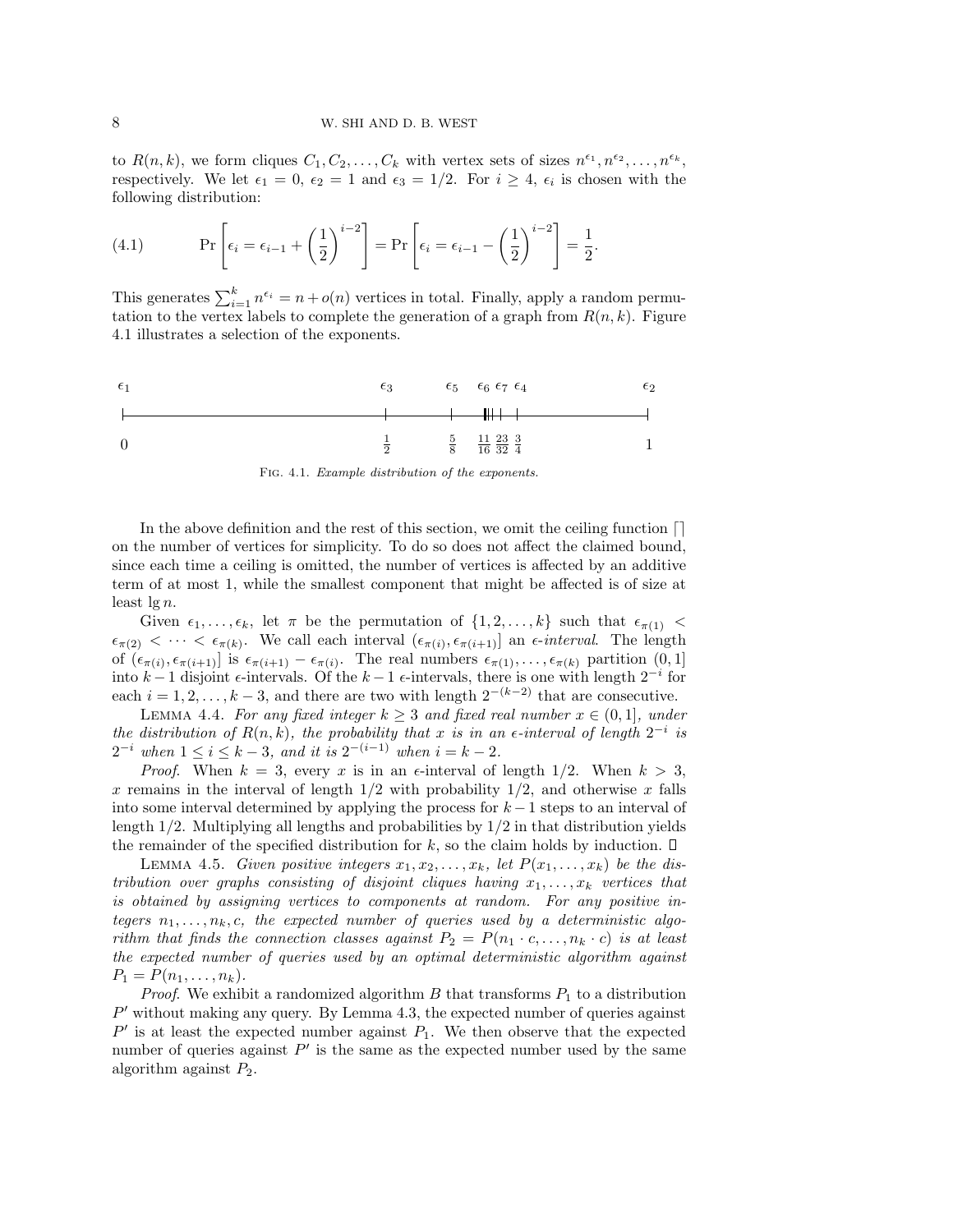Given  $G_1$  drawn from  $P_1$ , for each vertex  $v_i \in V_1$  we add a clique  $Q_i$  having  $c - 1$ vertices and an edge between  $v_i$  and  $Q_i$ . We then apply a random permutation  $\sigma$  to the resulting set of vertices to obtain a graph  $G_2$ . We have changed each component having  $n_i$  vertices in  $G_1$  to a component having  $c \cdot n_i$  vertices in  $G_2$ , and we did not add any components or make any queries.

Permutation  $\sigma$  guarantees that vertices are assigned to components at random in  $G_2$ . Therefore, the probability of a particular partition of the vertices into connection classes depends only on the sizes of the connection classes, which are fixed. Thus the distribution over answers to the connection-class problem is the same for  $P'$  as for  $P_2$ . Furthermore, the two problems are solved by the same algorithms and with the same expected number of queries, because instances with the same probabilities can be paired up so that the responses to all queries are exactly the same.  $\square$ 

LEMMA 4.6. Let k be a positive integer satisfying  $k \leq \frac{1}{2} \lg \lg n$ . If F satisfies

$$
F(n,k) \ge 1 + \sum_{i=1}^{k-2} 2^{-i} \left( 1 - \frac{1}{\lg n} \right) F(n^{2^{-i}}, k - i - 2)
$$

for  $k \geq 2$ , then  $F(n,k) \geq k/5$  for all  $k \geq 2$ . *Proof.* If  $k \leq \frac{1}{2} \lg \lg n$ , then

$$
k-i-2 < k-\frac{i}{2} \leq \frac{\lg \lg n}{2} - \frac{i}{2} = \frac{\lg \lg n^{2^{-i}}}{2}.
$$

Thus we can apply induction on k. When  $k = 2$ , since empty sums equal 0, the initial condition is  $F(n, k) \geq 1 > k/5$ . When  $k > 2$ , the induction hypothesis yields  $F(n, i) \geq i/5$  for  $2 \leq i < k$ . Now

$$
F(n,k) \ge 1 + \sum_{i=1}^{k-2} \frac{1}{2^i} \left( 1 - \frac{1}{\lg n} \right) \frac{k-i-2}{5}.
$$

To evaluate the sum, we first prove by induction on j that  $\sum_{i=1}^{j-2} 2^{-i}(j-i) = j-2$ . This is trivial for  $j = 2$  or  $j = 3$ . For  $j > 3$ , we have

$$
\sum_{i=1}^{j-2} \frac{j-i}{2^i} = \sum_{i=1}^{j-3} \frac{j-1-i}{2^i} + \sum_{i=1}^{j-3} \frac{1}{2^i} + \frac{2}{2^{j-2}} = j - 3 + \left(1 - \frac{1}{2^{j-3}}\right) + \frac{1}{2^{j-3}} = j - 2.
$$

Applying also  $\sum_{i=1}^{k-2} 2^{1-i} < 2$ , we obtain

$$
F(n,k) > 1 + \left(1 - \frac{1}{\lg n}\right) \left(\frac{k-4}{5}\right)
$$
  
>  $\frac{k}{5} + \frac{1}{5} - \frac{k-4}{5\lg n}$   
>  $\frac{k}{5} + \frac{1}{5} - \frac{\lg \lg n}{10\lg n} > \frac{k}{5}$ .

 $\Box$ 

LEMMA 4.7. For  $k \leq \frac{1}{2} \lg \lg n$ , the expected number of queries used by any deterministic algorithm A finding connection classes against distribution  $R(n, k)$  is  $\Omega(k)$ .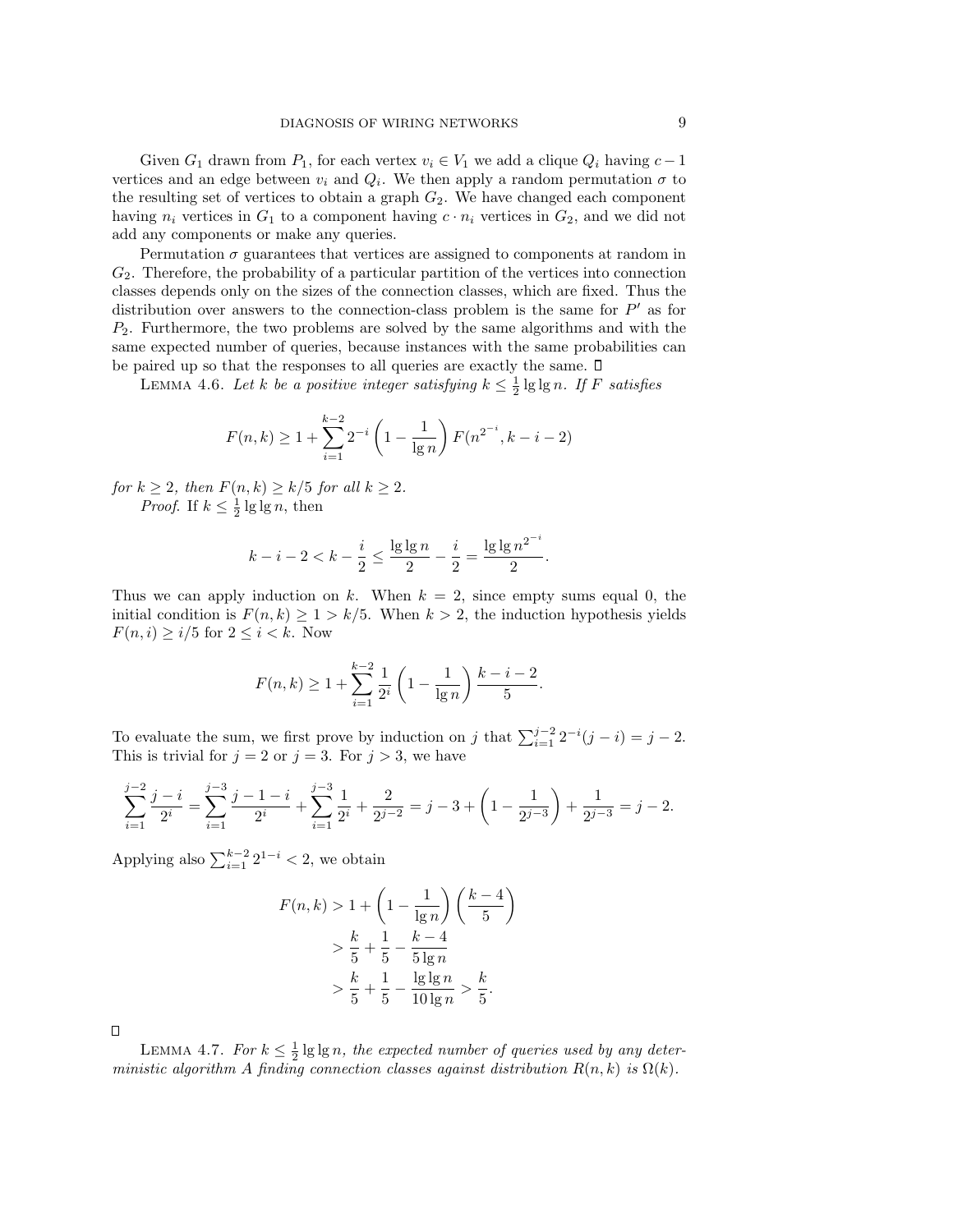*Proof.* Let V be the set of vertices and  $S \neq \emptyset$  be the set of vertices algorithm A picks to make the first query. We consider three cases concerning S, each of which leads to the same recurrence.

Define x by  $|S| = n^{1-x}$ . In Cases 1 and 2, we suppose that  $|S| < n$ , and thus  $x > 0$ . Since  $x \in (0,1]$ , there exists an  $\epsilon$ -interval  $(\epsilon_{\pi(i)}, \epsilon_{\pi(i+1)})$  containing x. By Lemma 4.4, the probability is  $2^{-j}$  that the  $\epsilon$ -interval containing x has length  $2^{-j}$ ; consider this possibility.

Intervals of length  $2^{-j}$  are created when  $\epsilon_{j+2}$  is selected, and  $\epsilon_{j+2}$  lies between two such intervals. Further choices are made in one of those intervals, so  $\epsilon_{i+2}$  is the bottom or top of the  $\epsilon$ -interval of length  $2^{-j}$  that remains. Thus  $j+2$  is  $\pi(i)$  or  $\pi(i+1)$ . We prove that in either case, with probability at least  $1/\lg n$  we still have  $C_{j+3}, \ldots, C_k$  within a single set of our partition.

Case 1. If  $j + 2 = \pi(i)$ , then

$$
\epsilon_{\pi(i)} - 2^{-j} < \epsilon_{j+3}, \epsilon_{j+4}, \dots, \epsilon_k \le \epsilon_{\pi(i-1)} < \epsilon_{\pi(i)} < x \le \epsilon_{\pi(i+1)}.
$$

Consider the probability that S contains no vertex from components  $C_{j+3}, C_{j+4}, \ldots$ ,  $C_k$ . With  $C = C_{j+3} \cup \cdots \cup C_k$ , we have

$$
\Pr[S \cap C = \emptyset] = \frac{\binom{|V| - |C|}{|S|}}{\binom{|V|}{|S|}} > \left(\frac{|V| - |C| - |S| + 1}{|V| - |S| + 1}\right)^{|S|} = \left(1 - \frac{|C|}{|V| - |S| + 1}\right)^{|S|}.
$$

Since  $x > \epsilon_{\pi(i)} \geq 2^{-k+2} \geq 4/\sqrt{2}$  $\overline{\lg n} > 1/\lg n$  and  $n^{-1/\lg n} = 1/2$ , we have  $|S| < n/2$ . Using  $|V| - |S| + 1 > n/2$ ,  $|C| < 2n^{\epsilon_{\pi(i-1)}}$ , and  $|S| = n^{1-x}$ , we have

$$
\Pr[S\cap C=\emptyset]> \left(1-\frac{4n^{\epsilon_{\pi(i-1)}}}{n}\right)^{n^{1-x}}>1-\frac{4}{n^{x-\epsilon_{\pi(i-1)}}}>1-\frac{4}{n^{\epsilon_{\pi(i)}-\epsilon_{\pi(i-1)}}}.
$$

The middle inequality uses  $(1 - y)^z > 1 - yz$  for  $z > 1$  and  $0 < yz < 1$ , which is verified by taking natural logarithms and expansions of both sides.

Since  $\epsilon_{\pi(i)} - \epsilon_{\pi(i-1)} \geq 2^{-k+2} \geq \frac{4}{\sqrt{k}}$  $\frac{4}{\lg n}$ , we have

$$
\Pr[S \cap C = \emptyset] > 1 - \frac{1}{n^{4/\sqrt{\lg n}}} = 1 - \frac{1}{2^{4\sqrt{\lg n}}} > 1 - \frac{1}{2^{\lg \lg n}} = 1 - \frac{1}{\lg n}.
$$

Thus  $1 - 1/\lg n$  is a lower bound on the probability that all of  $C_{j+3}, \ldots, C_k$  lie in  $V - Q(S)$ .

Case 2. If  $j + 2 = \pi(i + 1)$ , then the various definitions yield

$$
\epsilon_{\pi(i)} < x \leq \epsilon_{\pi(i+1)} < \epsilon_{\pi(i+2)} \leq \epsilon_{j+3}, \epsilon_{j+4}, \ldots, \epsilon_k < \epsilon_{\pi(i+1)} + 2^{-j}.
$$

Let p be the probability that S intersects each of  $C_{j+3}, \ldots, C_k$ . The set S misses  $C_l$ with probability

$$
\Pr[S \cap C_l = \emptyset] = \frac{\binom{|V| - |C_l|}{|S|}}{\binom{|V|}{|S|}} < \left(\frac{|V| - |C_l|}{|V|}\right)^{|S|} = \left(1 - \frac{n^{\epsilon_l}}{n + o(n)}\right)^{n^{1-x}}
$$
\n
$$
< \left(1 - \frac{n^{\epsilon_l}}{2n}\right)^{n^{1-x}} \le \exp\left(-\frac{n^{\epsilon_l - x}}{2}\right).
$$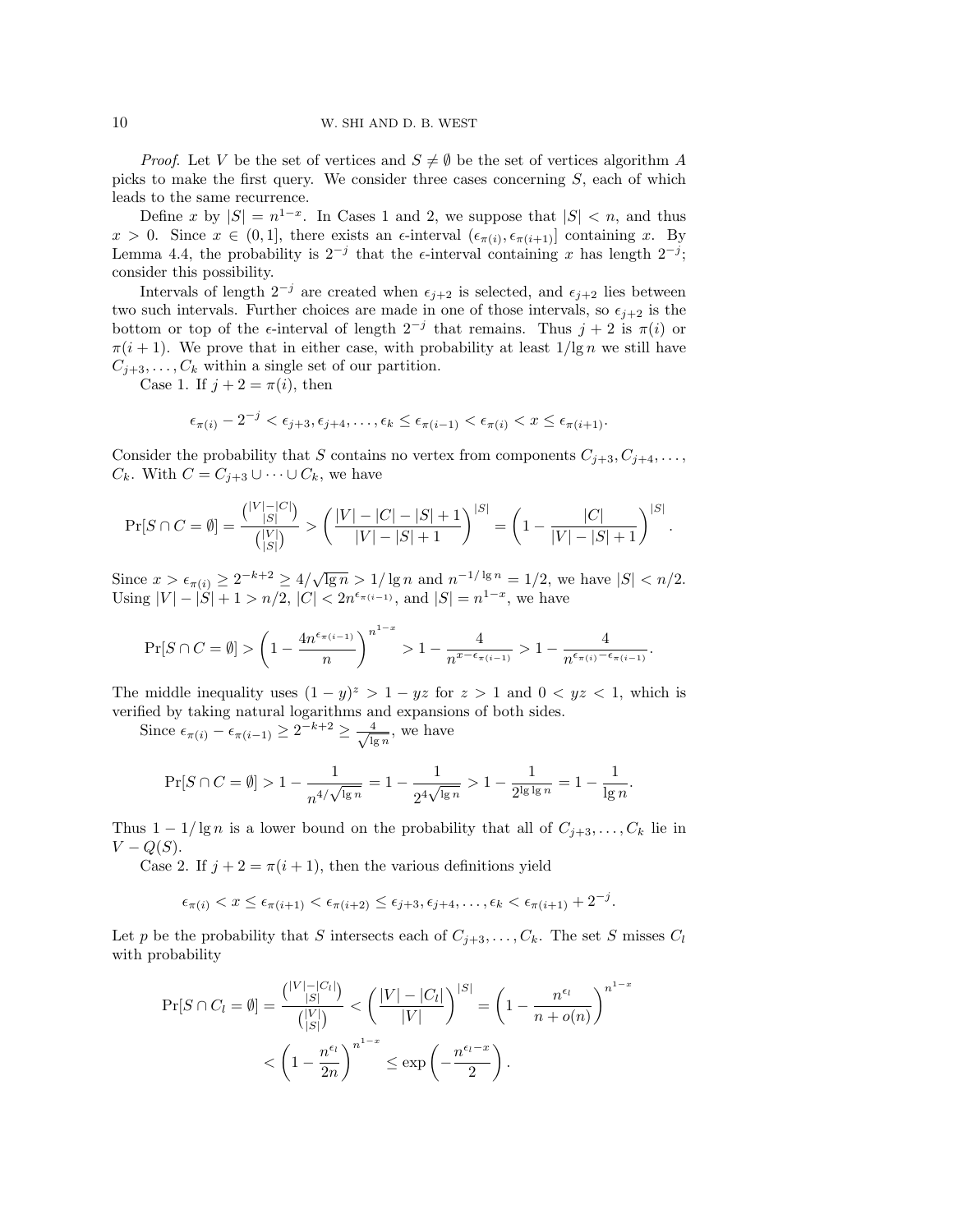The last inequality uses  $1 - z \le e^{-z}$  for  $0 \le z \le 1$ . Avoiding each of the bad events separately yields

$$
p \ge 1 - \sum_{l=j+3}^{k} \Pr[S \cap C_l = \emptyset] > 1 - k \Pr[S \cap C_{j+3} = \emptyset]
$$
  
> 1 - k exp  $\left(-\frac{n^{\epsilon_{j+3} - x}}{2}\right) \ge 1 - k \exp\left(-\frac{n^{\epsilon_{\pi(i+2)} - \epsilon_{\pi(i+1)}}}{2}\right).$ 

Let  $y = n^{\epsilon_{\pi(i+2)} - \epsilon_{\pi(i+1)}}$ . Since  $\epsilon_{\pi(i+2)} - \epsilon_{\pi(i+1)} \geq 2^{-k+2}$  and  $k \leq \frac{1}{2} \lg \lg n$ , we have  $y > k$  and thus  $ky < y^2 < e^{y/2}$  when y is sufficiently large, which yields  $ke^{-y/2} < 1/y$ . Therefore,  $p > 1 - 1/n^{\epsilon_{\pi(i+2)} - \epsilon_{\pi(i+1)}}$ . The same computation as in Case 1 now yields  $p > 1 - 1/\lg n$ .

Case 3. The remaining case is  $|S| \geq n$ ; that is,  $x \leq 0$ . In Case 2, we proved that when  $0 < x < 4/\sqrt{\lg n}$ , the probability is at least  $1 - 1/\lg n$  that S hits all of  $C_{j+3}, \ldots, C_k$ . When S becomes even larger, the probability of hitting all these components cannot decrease.

In each of Cases 1-3, we obtain the same recursive lower bound. Given the occurrence of one of these cases, with probability  $2^{-j}$  the probability is at least  $1 - 1/\lg n$ that the first query leaves us with components  $C_{j+3}, C_{j+4}, \ldots, C_k$  all in  $V - Q(S)$ or all in  $Q(S)$ . The numbers of vertices in  $C_{j+3}, C_{j+4}, \ldots, C_k$  are  $n^{\epsilon_{j+3}}, n^{\epsilon_{j+4}}, \ldots$ ,  $n^{\epsilon_k}$ , respectively. With  $\delta = \epsilon_{j+2} - 2^{-j}$ , the components of sizes  $n^{\epsilon_{j+3}-\delta}$ ,  $n^{\epsilon_{j+4}-\delta}$ , ...,  $n^{\epsilon_k-\delta}$  have the distribution  $R(n^{2^{-j}}, k-j-2)$ . According to Lemma 4.5, solving the problem for the graph induced by  $V - Q(S)$  or  $Q(S)$  expects to use at least as many queries as solving it against  $R(n^{2^{-j}}, k - j - 2)$ .

Let  $F(n, k)$  be the expected number of queries used by A against  $R(n, k)$ . We have the following recurrence relation:

$$
F(n,k) \ge 1 + \sum_{j=1}^{k-2} \frac{1}{2^j} \cdot \left(1 - \frac{1}{\lg n}\right) \cdot F(n^{2^{-j}}, k - j - 2))
$$

and  $F(n, 2) \geq 1$ . From Lemma 4.6,  $F(n, k) = \Omega(k)$ .  $\Box$ 

Theorem 4.8. For every randomized algorithm finding connection classes of graphs with  $n$  vertices and  $k$  components, there is a graph in that class for which the expected number of queries used by the algorithm is  $\Omega(\min\{k, \lg k + \lg \lg n\})$ .

*Proof.* If  $k \ge \lg n$ , then Theorem 4.1 yields  $\lg k \ge \lg \lg n$  as a lower bound.

If  $\lg n > k > \frac{1}{2} \lg \lg \frac{n}{2}$ , consider the input distribution P formed by starting with a sample from  $R(\frac{n}{2}, \frac{1}{2} \lg \lg \frac{n}{2})$  and then adding  $k - \frac{1}{2} \lg \lg \frac{n}{2}$  arbitrary components so that the total number of vertices is  $n$ . Now we have a distribution over graphs with  $k$  components and  $n$  vertices. By Lemma 4.3, the expected number of queries used against distribution  $P$  is at least the expected number of queries used against distribution  $R(\frac{n}{2}, \frac{1}{2} \lg \lg \frac{n}{2})$ . By Lemma 4.7, this is  $\Omega(\lg \lg n)$ .

If  $k \leq \frac{1}{2} \lg \lg \frac{n}{2}$ , we start with  $R(n/2, k-1)$  and add a single component to reach a total of n vertices. Lemma 4.3 yields expected cost at least the expected cost against  $R(n/2, k-1)$ . By Lemma 4.7, this is  $\Omega(k)$ .

By Theorem 4.1,  $\lg k$  is always a lower bound. This completes the proof.  $\square$ 

Acknowledgments. The authors thank Edward Reingold and Steve Tate for helpful discussions and the referees for improving the presentation.